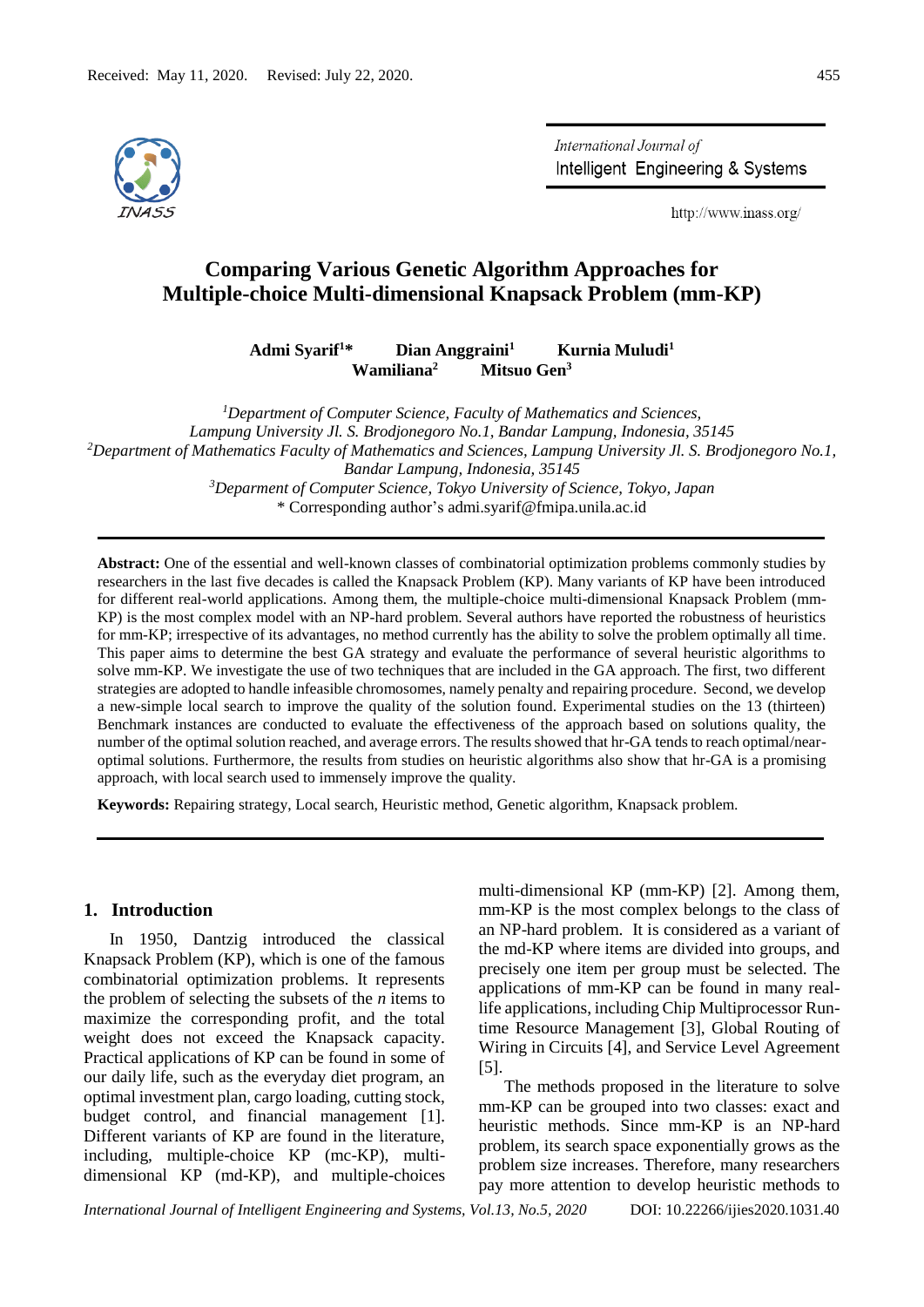solve mm-KP. Although the heuristics do not guarantee the finding of an optimal solution, those have been reported useful in determining optimal/near-optimal solutions for many hard optimization problems, including mm-KP.

To our knowledge, the first heuristic algorithm to solve mm-KP was reported by Moser et al. [6]. The authors introduced a Lagrangian Relaxation algorithm that was repeatedly permuting to reduce the infeasibility of solutions. A heuristic algorithm based on aggressive resource usage was proposed by Khan et al. [7]. This heuristic algorithm performs better than Moser's Algorithm. Then, Hifi presented several approaches to solve mm-KP. First, Hifi et al. proposed a heuristic approach with a guided-local search that used the principle based on trying several diversified solutions obtained after penalizing the costs of the objective function with penalties parameters [8]. Hifi et al. also developed an algorithm based on a reactive local search to try a diversification search and to escape local optima [9]. The authors reported that their methods are able to outperform Moser's and Khan's algorithms.

Later, Cherfi and Hifi presented column generation methods hybridized with branch-andbound [10]. They reported that the approaches could obtain better solutions than former approaches on the benchmark instances. An ant colony algorithm approach to solve mm-KP was given by Iqbal et al. [11]. A heuristic method called oscillation (OSC Algorithm) was introduced by Htiouech et al. [12]. The authors used the constraint normalization method to improve the quality of solutions. Xia et al. developed another similar approach to the OSC algorithm, called Stochastic Local Search (SLS) [13]. The algorithm adopted a simple additive weighting scheme to adjust the weight (multiplier) on dimensions.

In one latest paper, Htiouech and Alzaidi proposed a heuristic algorithm called AMMKP [14]. The authors presented the way to decompose the mm -KP into many smaller sub-problems, and each subproblem then solved by an agent. The results show that the approach is able to solve several benchmark instances in the literature effectively.

Since Holland introduced it in 1975 [15], the Genetic Algorithm (GA) has been a prevalent heuristic method. Previous studies have shown the robustness of GA for various hard optimization problems, including the logistic problem [16] [17], scheduling problem [18], vehicle routing problem [19], and so on. For some specific cases, however, it often tends to provide local optimum and takes more time to reach optimal solutions. Therefore, it is crucial to carry out studies on designing an effective and efficient GA approach.

The most essential and influential component associated with the implementation of GA is the method used to represent the chromosome. For many optimization problems, it is difficult to express the chromosome in a way capable of fulfilling the constraint functions. This is because the generated chromosome in the population is either feasible or infeasible. Two strategies are usually adopted to overcome the infeasible situation, namely repairing and penalty [20]. Another critical issue in the applications of GA is associated with the strategies used to quit the local-optimal solution. The most common approach is to develop and hybridize GA with a local search technique [21].

This paper aims to determine the best GA strategy to solve mm-KP. To improve the quality of the solution, we developed a new simple local search and hybridized it into the GA loop. The approaches adopt both repairing and penalty strategy, namely as repairing-based (sr-GA), hybrid repairing-based GA (hr-GA), and hybrid penalty-based GA (hp-GA). Furthermore, some comparisons with other heuristic methods are also made based on the solution quality, average error, and the number of instances solved optimally.

To evaluate the approaches, we conducted some numerical experiments on set Benchmark test problems taken from OR-Library. The 13 (thirteen) widely studied instances are used to measure the performances of the algorithms. The experimental results show that hr-GA has the merit of high effectiveness and can obtain competitive results with the other heuristics.

We organize this paper into five sections. The second outlines the mathematical formulation of mm-KP. The brief designs of the proposed algorithms, including the chromosome representation, genetic operation, and local search technique, are presented in the third section. The numerical experiments and the comparison of results to other methods are described in the fourth section. Finally, conclusions are drawn in the last part.

# **2. Mathematical model and algorithm**

Let  $\dot{\iota}$ 

- index of class
- j index of item
- k index of resource
- $R_k$ resource constraint  $R = R_1, R_2, R_3, ..., R_m$
- $r_{ij}^k$ the need for the  $k^{\text{th}}$  resource for the  $j^{\text{th}}$  item in the  $i<sup>th</sup>$  class

mm-KP aims to fill one item from each class of Knapsack in order to satisfy the resource capacity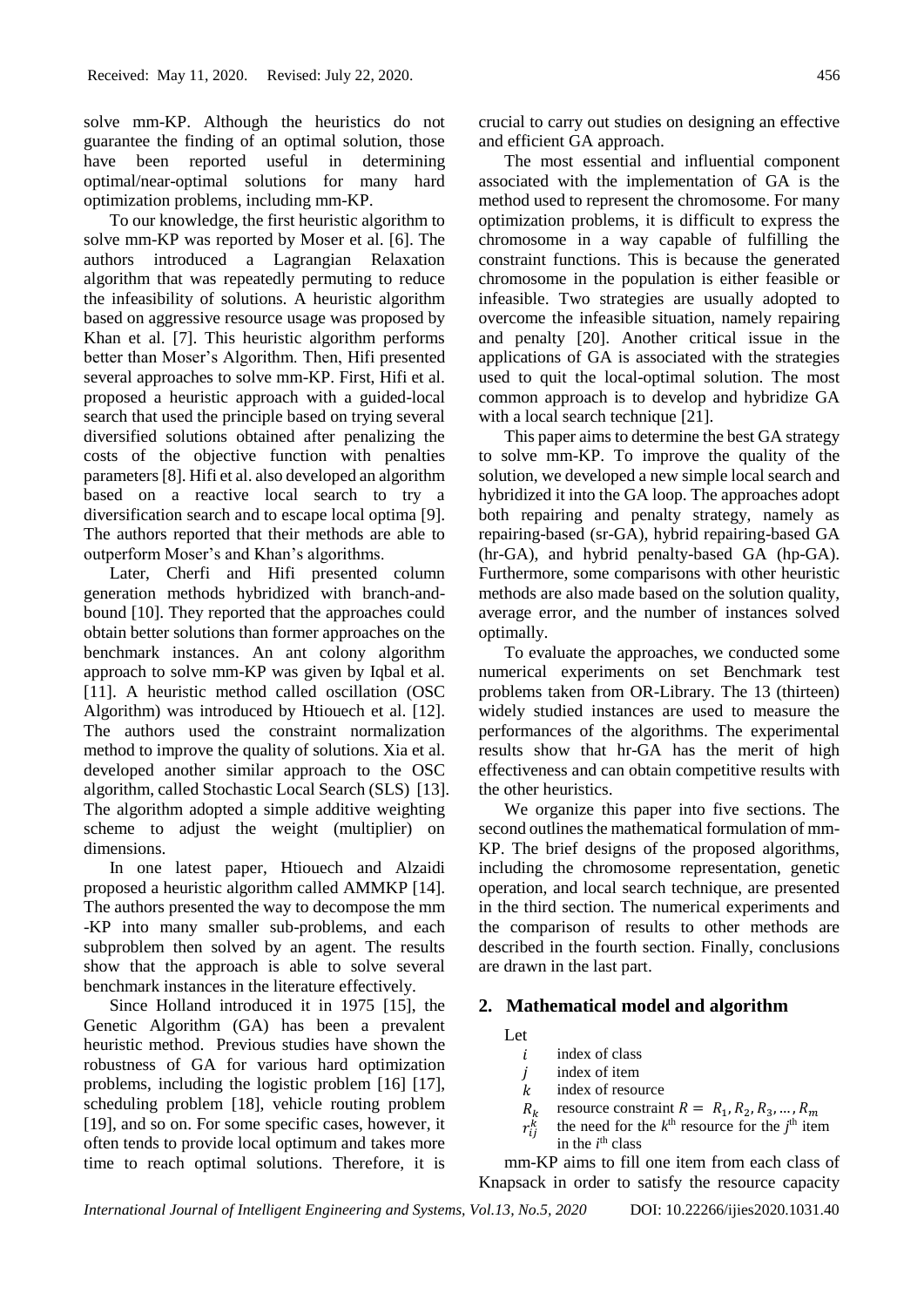constraints and maximize the total profit values. Formally the mathematical formulation of mm-KP can be written as follows:

$$
\max Z = \sum_{i=1}^{n} \sum_{j=1}^{r_i} x_{ij} v_{ij}
$$
 (1)

**s.t.**

$$
\sum_{i=1}^{n} \sum_{j=1}^{r_i} r_{ij}^k x_{ij} \le R_k, k \in \{1 \dots, m\}
$$
 (2)

$$
\sum_{j=1}^{r_i} x_{ij} = 1, i \in \{1, \dots, n\}
$$
 (3)

$$
x_{ij} \epsilon \{0,1\}, i\epsilon \{1, \dots, n\}, j\epsilon \{1, \dots, r_i\} \tag{4}
$$

Here, the value of  $x_{ij}$  is either 1 or 0, which implies that item *j* in the *i*-th class is chosen, or not chosen. The  $v_{ij}$  represents the profit value of item *j* in the *i*-th class.

# **3. Design of the algorithms**

# **3.1 Chromosome representation and evaluation**

When implementing GA for a specific application, the first step is to determine a way to represent a possible solution to the problems. We have to generate some feasible chromosomes, which is as much as the desired population size. For this research, we represent chromosome by using a string, that its length is equal to the number of classes. For example, the dataset I01 comprises of five groups  $(i)$ , five items  $(j)$ , and five resources  $(k)$  in each class, with a resource constraint ( $R_k$ ) of 25. The chromosome representation for this instance I01 can be illustrated in Fig. 1. The data for this instance (I01) is as follows:

In the above chromosome, the index represents the class, while the value item gene represents the item index  $i$  in each class  $i$ . From the chromosome, the selected items are 4, 5, 3, 2, and 4 in the  $1<sup>st</sup>$ ,  $2<sup>nd</sup>$ , 3<sup>rd</sup>, 4<sup>th</sup>, and 5<sup>th</sup> class. The decoding mechanism is done by selecting one item for each category. The number of resource consumption  $(r_{ijk})$  of each item is used to check for the resource constraint. Here, the total value of  $r_{ijk}$  cannot exceed the  $(R_k)$  amount of each class, as shown in [Table 2.](#page-2-0)



Figure. 1 Chromosome representation for instance I01



| $\mathbf{1}$                                          |                                                                                                                                                |                                           |                                           |                                           |                                           |  |  |  |  |  |
|-------------------------------------------------------|------------------------------------------------------------------------------------------------------------------------------------------------|-------------------------------------------|-------------------------------------------|-------------------------------------------|-------------------------------------------|--|--|--|--|--|
|                                                       | $\frac{7}{17}$<br>$\frac{25}{35}$<br>$\frac{35}{36}$<br>$\frac{6}{3}$ $\frac{2}{6}$ $\frac{6}{7}$<br>$\frac{3}{4}$ $\frac{4}{3}$ $\frac{5}{8}$ |                                           |                                           |                                           |                                           |  |  |  |  |  |
|                                                       |                                                                                                                                                |                                           |                                           |                                           |                                           |  |  |  |  |  |
|                                                       |                                                                                                                                                |                                           |                                           |                                           |                                           |  |  |  |  |  |
|                                                       |                                                                                                                                                |                                           |                                           |                                           |                                           |  |  |  |  |  |
|                                                       | $\frac{1}{4}$ $\frac{4}{4}$ $\frac{4}{6}$                                                                                                      |                                           | $\frac{1}{9}$ $\frac{9}{8}$ $\frac{8}{3}$ | $\frac{1}{9}$ $\frac{8}{0}$ $\frac{0}{0}$ |                                           |  |  |  |  |  |
|                                                       |                                                                                                                                                |                                           |                                           |                                           |                                           |  |  |  |  |  |
|                                                       |                                                                                                                                                |                                           |                                           |                                           |                                           |  |  |  |  |  |
| $\frac{9}{10}$<br>$\frac{10}{39}$<br>$\frac{39}{44}$  | $\frac{0}{\sqrt{1}}$ $\frac{1}{\sqrt{9}}$ $\frac{9}{\sqrt{8}}$                                                                                 | $\frac{0}{0}$ $\frac{1}{1}$ $\frac{1}{7}$ | $\frac{4}{1}$ $\frac{6}{2}$ $\frac{2}{0}$ | $\frac{4}{8}$ $\frac{8}{8}$               | $\frac{2}{7}$ $\frac{6}{4}$ $\frac{4}{2}$ |  |  |  |  |  |
|                                                       |                                                                                                                                                |                                           |                                           |                                           |                                           |  |  |  |  |  |
|                                                       |                                                                                                                                                |                                           |                                           |                                           |                                           |  |  |  |  |  |
|                                                       |                                                                                                                                                |                                           |                                           |                                           |                                           |  |  |  |  |  |
|                                                       |                                                                                                                                                |                                           |                                           |                                           |                                           |  |  |  |  |  |
|                                                       |                                                                                                                                                |                                           |                                           |                                           |                                           |  |  |  |  |  |
|                                                       |                                                                                                                                                |                                           |                                           |                                           |                                           |  |  |  |  |  |
|                                                       |                                                                                                                                                |                                           |                                           |                                           |                                           |  |  |  |  |  |
| $\frac{15}{19}$<br>$\frac{20}{44}$<br>$\frac{44}{50}$ | $\frac{2}{2}$ $\frac{3}{6}$ $\frac{6}{9}$                                                                                                      | $\frac{0}{3}$ $\frac{1}{7}$ $\frac{7}{5}$ | $rac{5}{2}$ $rac{6}{5}$ $rac{5}{9}$       | $\frac{5}{6}$ $\frac{4}{6}$ $\frac{6}{2}$ | $\frac{5}{2}$ $\frac{7}{2}$ $\frac{9}{2}$ |  |  |  |  |  |
|                                                       |                                                                                                                                                |                                           |                                           |                                           |                                           |  |  |  |  |  |
|                                                       |                                                                                                                                                | $\overline{4}$                            |                                           |                                           |                                           |  |  |  |  |  |
|                                                       |                                                                                                                                                |                                           |                                           |                                           |                                           |  |  |  |  |  |
|                                                       |                                                                                                                                                |                                           |                                           |                                           |                                           |  |  |  |  |  |
| $rac{5}{\frac{25}{32}}$<br>$rac{37}{37}$              | $\frac{0}{2}$ $\frac{5}{6}$ $\frac{6}{7}$                                                                                                      | $\frac{1}{2}$ $\frac{2}{5}$ $\frac{3}{9}$ | $\frac{3}{7}$ $\frac{6}{6}$ $\frac{6}{7}$ | $\frac{8}{0}$ $\frac{0}{2}$               | $\frac{0}{8}$ $\frac{9}{1}$ $\frac{1}{3}$ |  |  |  |  |  |
|                                                       |                                                                                                                                                |                                           |                                           |                                           |                                           |  |  |  |  |  |
|                                                       |                                                                                                                                                |                                           |                                           |                                           |                                           |  |  |  |  |  |
|                                                       |                                                                                                                                                |                                           |                                           |                                           |                                           |  |  |  |  |  |
|                                                       |                                                                                                                                                |                                           |                                           |                                           | $\frac{2}{0}$ $\frac{0}{2}$ $\frac{2}{3}$ |  |  |  |  |  |
|                                                       |                                                                                                                                                |                                           |                                           |                                           |                                           |  |  |  |  |  |
|                                                       |                                                                                                                                                |                                           |                                           |                                           |                                           |  |  |  |  |  |
| $\frac{24}{30}$<br>$\frac{32}{43}$                    | $\frac{4}{4}$ $\frac{5}{5}$ $\frac{5}{9}$                                                                                                      | $\frac{0}{8}$ $\frac{2}{2}$               | $\frac{7}{9}$ $\frac{7}{2}$ $\frac{9}{2}$ | $\frac{0}{2}$ $\frac{5}{2}$               |                                           |  |  |  |  |  |
|                                                       |                                                                                                                                                |                                           |                                           |                                           |                                           |  |  |  |  |  |

<span id="page-2-0"></span>Table 2. The decoding of the chromosome

| $r_{ij1}$               |    |    |    |    |    |
|-------------------------|----|----|----|----|----|
|                         |    |    |    |    |    |
| $\frac{rij_2}{r_{ij3}}$ |    |    |    |    |    |
|                         |    |    |    |    |    |
| $rac{r_{ij4}}{r_{ij5}}$ | 6  |    |    |    |    |
| $R_{\rm\bf \nu}$        | 23 | 25 | 21 | 19 | 25 |

#### **3.2 Crossover and mutation**

When implementing GA, two genetic operations are usually used to involve the new solution space, namely as crossover and mutation. The crossover operation is used to produce new offspring by recombining gen between selected parents. When choosing the crossover method, we have to consider the chromosome representation. There are several variants of the crossover methods introduced in the literature, such as one-point crossover, two-point crossover, PMX, WMX, etc.[8]. For this research, we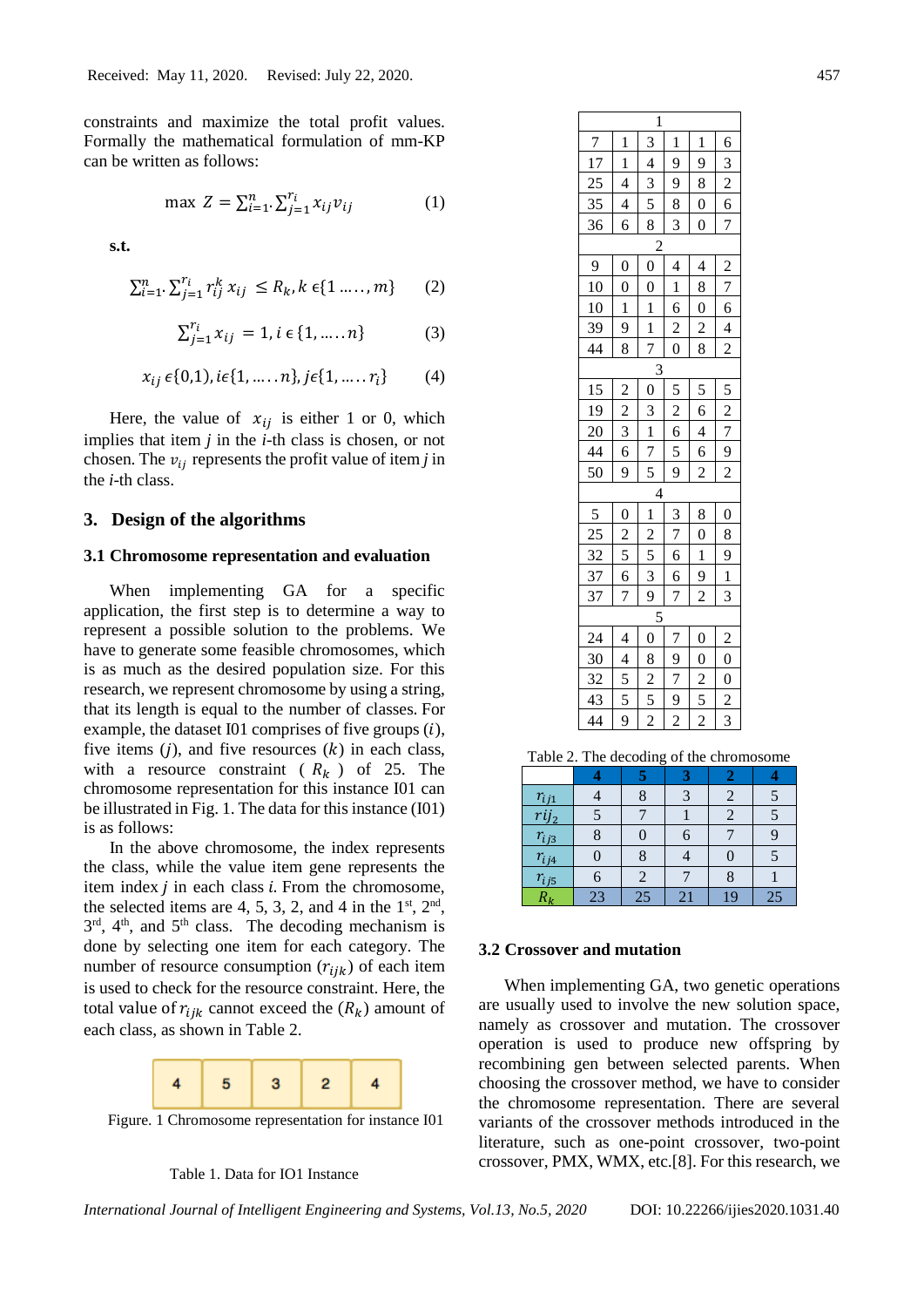

Figure. 3 The illustration of swap mutation operation

adopted the two-point crossover technique, as illustrated in Fig. 2 [22]. The following process explains the steps of the crossover operation.

Step 1: Choose two parents arbitrarily for crossover. Step 2: Randomly determine two points

Step 3: Exchange the substring between these two points.

#### **3.3 Selection strategy**

The last stage of the GA process is the selection strategy to determine the chromosomes for the next generation. This stage adopted the elitist selection method. The *pop\_size* best chromosomes (the highest fitness value) are chosen for the next generation.

#### **3.4 Local search**

Genetic algorithms (GA) function as a global search technique; however, it may often take a relatively long computational time to converge for a global optimum [24]. To solve this, many researchers suggested hybridizing GA with the local search technique. In this research, we developed a new and simple local search technique called Switching Local Search (SLS). It is done by first selecting a gene in the chromosome and changing its value randomly. The following Algorithm 1 illustrates the overall description of the proposed algorithms.

| Algorithm 1: GAs for mm-KP                    |
|-----------------------------------------------|
| Input: data for the mm-KP test problem        |
| Output: the best solution                     |
| <b>Genetic Algorithm</b> {                    |
| <b>Generate</b> Initial population $P(t)$ ;   |
| <b>Evaluation</b> Initial population $P(t)$ ; |
| <b>Penalty strategy;</b>                      |



It is shown that two different strategies are used to handle an infeasible chromosome resulted in crossover and mutation operations. The first strategy includes a procedure to repair the infeasible chromosome. The second strategy applies the penalty value for the infeasible chromosome. As mm-KP is the maximization problem, the penalty value will decrease the objective value. Thus, it will reduce the opportunity of the chromosome to be selected for the next generation. The local search procedure was included in the GA loop and implemented to the best chromosome to improve the solution quality.

### **4. Experimental design and results**

### **4.1 Experimental design**

To evaluate the effectiveness of the algorithms, several experimental studies have been conducted on 13 (thirteen) different size Benchmark instances taken from OR-Library. The test problems were divided into 3 (three) groups according to the size; small size (I01-I06), medium (I07-I09), and large (I10-I13). The number of variables in these 13 test problems varies from 25 to 4000. The detail of the

<span id="page-3-0"></span>Table 3. Details of the instances, where *n* denotes the number of classes,  $r_i$  is the number of items in each group, and *m* is the number of resources

|     | $\mu$ oup, and <i>m</i> is the named of resources |                  |       | Data             | <b>Parameter</b>   |             |            |
|-----|---------------------------------------------------|------------------|-------|------------------|--------------------|-------------|------------|
| No. | <b>Test</b><br>problem                            | $\boldsymbol{N}$ | $r_i$ | $\boldsymbol{m}$ | $\boldsymbol{R}_k$ | Pop<br>size | Max<br>gen |
| 1   | I <sub>01</sub>                                   | 5                | 5     | 5                | 25                 | 50          | 1000       |
| 2   | I <sub>02</sub>                                   | 10               | 5     | 5                | 50                 | 50          | 1500       |
| 3   | <b>I03</b>                                        | 15               | 10    | 10               | 75                 | 50          | 2000       |
| 4   | <b>I04</b>                                        | 20               | 10    | 10               | 100                | 100         | 1000       |
| 5   | I <sub>05</sub>                                   | 25               | 10    | 10               | 125                | 100         | 1500       |
| 6   | I06                                               | 30               | 10    | 10               | 150                | 100         | 2000       |
| 7   | I07                                               | 100              | 10    | 10               | 500                | 200         | 1000       |
| 8   | <b>I08</b>                                        | 150              | 10    | 10               | 750                | 200         | 1500       |
| 9   | I09                                               | 200              | 10    | 10               | 1000               | 250         | 2000       |
| 10  | I <sub>10</sub>                                   | 250              | 10    | 10               | 1250               | 300         | 1000       |
| 11  | I11                                               | 300              | 10    | 10               | 1500               | 300         | 1500       |
| 12  | 112                                               | 350              | 10    | 10               | 1750               | 450         | 2000       |
| 13  | I13                                               | 400              | 10    | 10               | 2000               | 500         | 2000       |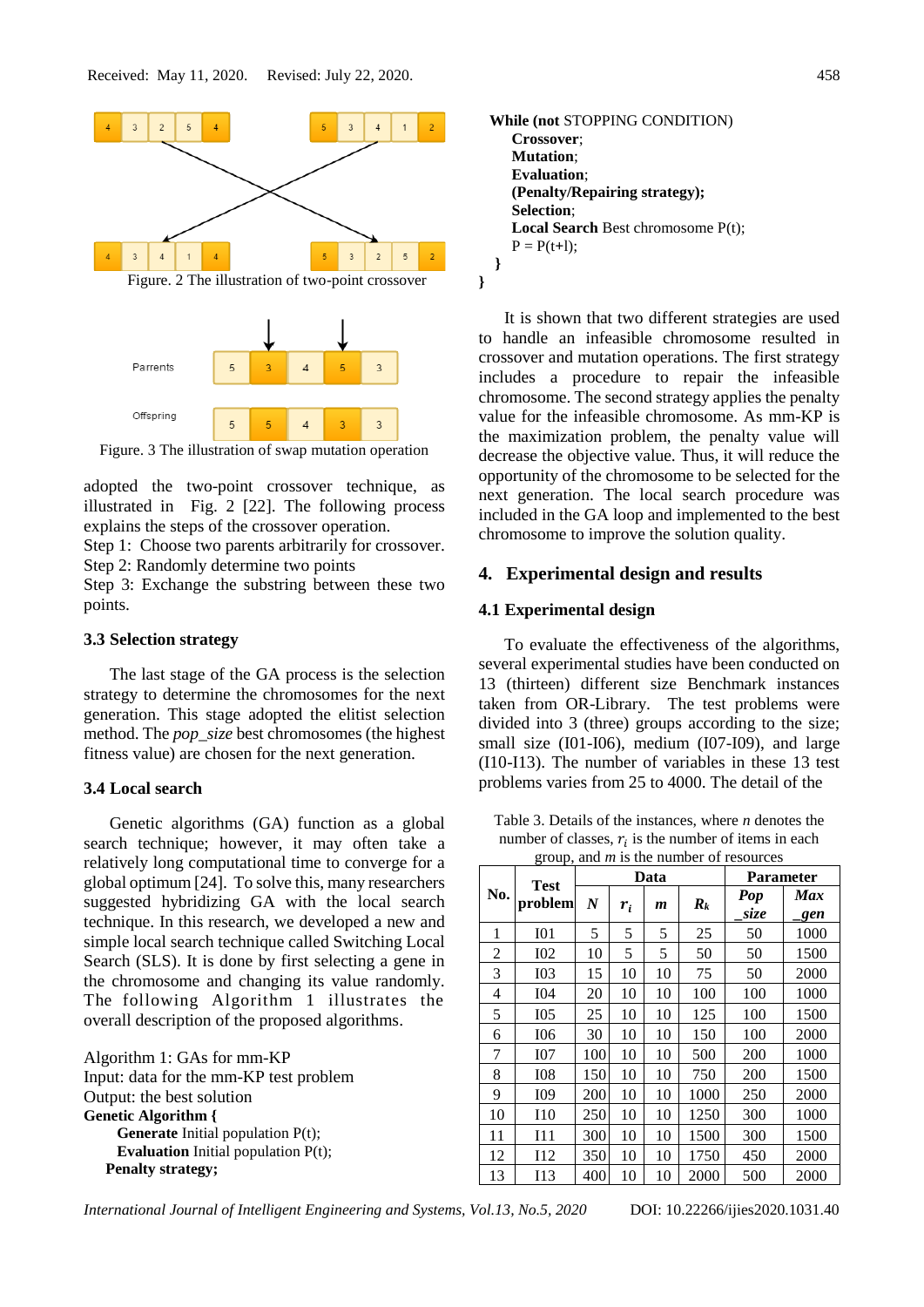|                 | Optimum | $sr-GA$     |         |           |             | hp-GA   |           | hr-GA       |         |           |
|-----------------|---------|-------------|---------|-----------|-------------|---------|-----------|-------------|---------|-----------|
| <b>Dataset</b>  |         | <b>Best</b> | Average | <b>SD</b> | <b>Best</b> | Average | <b>SD</b> | <b>Best</b> | Average | <b>SD</b> |
| I <sub>01</sub> | 173     | 173         | 173     | $\Omega$  | 173         | 170     | 2.9       | 173         | 173     | $\theta$  |
| I <sub>02</sub> | 364     | 364         | 351     | 6.7       | 355         | 346.1   | 5.2       | 364         | 361     | 0.9       |
| I <sub>03</sub> | 1602    | 1536        | 1502.5  | 15.9      | 1556        | 1518    | 14.5      | 1600        | 1552.5  | 28.7      |
| <b>I04</b>      | 3597    | 3433        | 3380.8  | 32.5      | 3488        | 3410    | 39.2      | 3571        | 3541.4  | 22        |
| I05             | 3905.7  | 3900.4      | 3800.8  | 103       | 3905.7      | 3892    | 26.9      | 3905.7      | 3902    | 2.6       |
| I06             | 4799.3  | 4787.2      | 4698.3  | 72.6      | 4799.3      | 4769.9  | 30.5      | 4799.3      | 4796    | 4.2       |
| I07             | 24587   | 23071       | 22997.8 | 39.7      | 23717       | 23627   | 51.1      | 23870       | 23541.1 | 79.2      |
| <b>IO8</b>      | 36877   | 35536       | 34819.8 | 345.1     | 35547       | 32933   | 7764      | 35626       | 34932.4 | 90.2      |
| I09             | 49167   | 47309       | 46237.6 | 540.7     | 47415       | 45946   | 748.1     | 47370       | 47338.1 | 43.8      |
| 110             | 61437   | 58876       | 57826   | 568       | 59226       | 58898   | 245.1     | 59228       | 59056   | 40.3      |
| I11             | 73773   | 70706       | 70557.3 | 142.1     | 70724       | 66620   | 1724.7    | 71021       | 70782.5 | 99.4      |
| 112             | 86071   | 82089       | 89510.1 | 212       | 82305       | 77908   | 1195.6    | 82627       | 82342.8 | 104.5     |
| I13             | 98429   | 94006       | 93478   | 279.2     | 94116       | 88429   | 1319.2    | 94570       | 94321.2 | 163       |

Table 4. Performance of the GA approaches on all instances (SD: Standard Deviation)

sr-GA: standard repairing-based GA (without local search)

hr-GA: hybrid repairing-based GA

hp-GA: hybrid penalty-based GA

test problems used for the experiments is shown in [Table 3.](#page-3-0)

# **4.2 Results and discussion**

A total of three GA approaches were developed, namely standard repairing GA (sr-GA), hybrid penalty-based (hp-GA), and hybridized penaltybased GA (hp-GA) by using Mathlab R2015b and run on PC Processor intel® Core TMi5-3470S. For the experiments, we set the values of crossover probability and mutation probability as 0.4 and 0.2, respectively. Each algorithm is run 20 (twenty) times for each test problem.

Table 4 summarizes the overall results of the experiments, where the best and the average values represent the best and the average fitness value from the 20 (twenty) running times. Standard deviation (SD) is the distribution of statistical measures of the data distribution. Optimum is the best-obtained solution in the literature. The results highlight that repairing-based GA has better performance than penalty-based GA. Due to the difficulties in generating feasible chromosomes, the penalty strategy cannot give good results for all of the test problems. In addition, many offspring, which led to GA operations is also infeasible. It can be seen from these results that combining GA with the local search will improve the solution quality immensely. The overall results show that hr-GA has better performance to solve mm-KP all of the time.

To assess the merit and limit of the proposed approach, we compare the performance of the new hr-GA to other heuristic algorithms available in the following literature: Moser [6], Heuristic [25], Modified-Reactive-Local-Search (MRLS) [9], Khan-Li-Manning-Akbar Algorithm (KLMA) [7], Derived algorithm [8], Ant Colony Algorithm [11], OSC Algorithm [12], SLS Algorithm [13] and AMMKP algorithm [14].

[Table 5](#page-5-0) summarizes the comparison of the results obtained by the heuristic algorithms. Similarly, in this Table, we also indicate our achievements that have the values greater than or equal to the best-published results in bold. These results show that hr-GA tends to reach optimal/near-optimal solutions to the problem. It can obtain the number of solution that better than or equal to the best solution in 5 cases among 13 cases, which better or same as the results given by Moser (1 case), Heuristic (1 case), RLS (4 cases), KLMA (2 cases), Derived Algorithm (2 cases), Ant Colony algorithm (5 cases), OSC algorithm (4 cases), SLS algorithm (6 cases) and AMMKP (11 cases).

In this research, we calculate the percentage error value for each instance by using the following formula:

$$
Error = \frac{best-optimum}{optimum} \times 100\% \qquad (5)
$$

The error comparisons of the heuristic methods for each test problem are illustrated i[n Figure 4.](#page-5-1) It shows that hr-GA can obtain good quality and reach optimal/optimal solution to the problem most of the time.

In this research, we also analyze the algorithm based on the average errors given by the methods for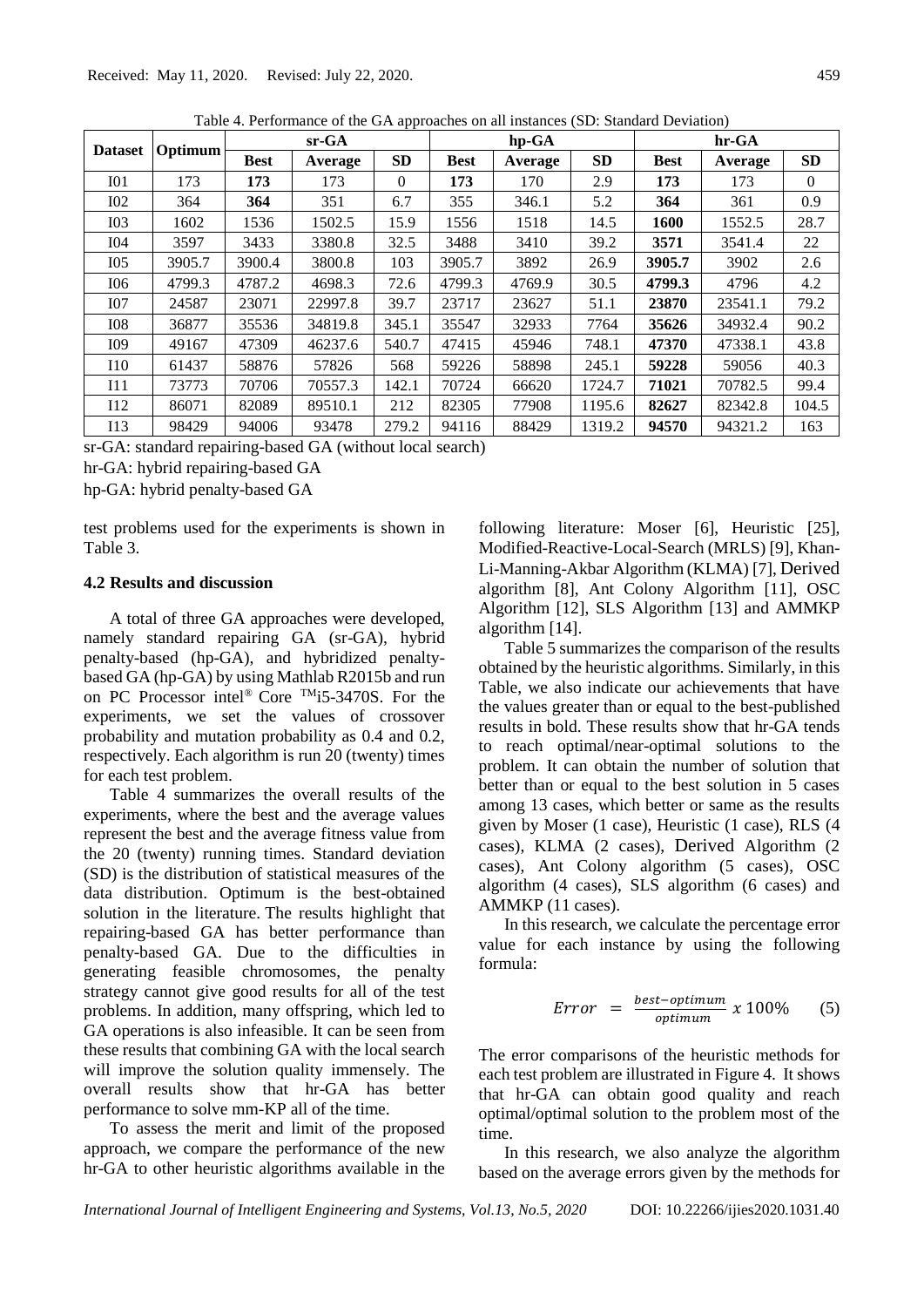Received: May 11, 2020. Revised: July 22, 2020. 460

25.00

<span id="page-5-0"></span>

| <b>Dataset</b>  | Optimum  | <b>Moser</b> | <b>Heuristic</b> | <b>RLS</b> | <b>KLMA</b>  | $Der_{-}$<br>$\bf{Alg0}$ | Ant    | <b>OSC</b> | <b>SLS</b> | <b>AMMKP</b> | hr-GA  |
|-----------------|----------|--------------|------------------|------------|--------------|--------------------------|--------|------------|------------|--------------|--------|
| I <sub>01</sub> | 173      | 151          | 167              | 173        | 167          | 173                      | 173    | 173        | 173        | 173          | 173    |
| <b>I02</b>      | 364      | 291          | 354              | 364        | 354          | 356                      | 364    | 364        | 364        | 364          | 364    |
| I <sub>03</sub> | 1602     | 1464         | 1533             | 1595       | 1533         | 1553                     | 1602   | 1594       | 1602       | 1594         | 1600   |
| I04             | 3597     | 3375         | 3437             | 3564       | 3437         | 3502                     | 3569   | 3514       | 3592       | 3592         | 3571   |
| I05             | 3905.7   | 3905.7       | 3899.1           | 3905.7     | 3905.7       | 3905.2                   | 3905.7 | 3905.7     | 3905.7     | 3905.7       | 3905.7 |
| <b>I06</b>      | 4799.3   | 4115.2       | 4799.3           | 4799.3     | 4799.3       | 4799.3                   | 4799.3 | 4799.3     | 4799.3     | 4799.3       | 4799.3 |
| I07             | 24857    | 23556        | 23912            | 24121      | 23912        | 23983                    | 24159  | 24162      | 24311      | 24310        | 24170  |
| <b>I08</b>      | 36877    | 35373        | 35979            | 36110      | 35979        | 36007                    | 36240  | 36405      | 36463      | 36530        | 36641  |
| I09             | 49167    | 47205        | 47901            | 48291      | 47901        | 48048                    | 48367  | 48567      | 48580      | 48711        | 48191  |
| <b>I</b> 10     | 61437    | 58648        | 59811            | 60291      | 59811        | 60176                    | 60475  | 60858      | 60661      | 60911        | 60228  |
| I11             | 73773    | 70532        | 71760            | 72283      | 71760        | 72003                    | 72558  | 73022      | 72778      | 73200        | 72003  |
| I12             | 86071    | 82377        | 84141            | 84446      | 84141        | 84160                    | 84707  | 85284      | 84889      | 85338        | 85015  |
| I13             | 98429    | 94166        | 96003            | 96850      | 96003        | 96103                    | 96834  | 97545      | 97082      | 97744        | 97050  |
|                 | $\#Best$ | 1            | 1                | 4          | $\mathbf{2}$ | 2                        | 5      | 4          | 6          | 11           | 5      |

 $Table 5.$  Results of some heuristic methods on all mm-KP instances



Figure 4. Error comparison between heuristic approaches on all mm-KP instances

<span id="page-5-1"></span>those 13 test problems. The computation indicates that hr-GA provides competitive solutions with the average error equal to 1.02%, better than those obtained by Moser (7.13%), Heuristic (2.62%), RLS (1.2%), KLMA (2.6%), and Derived algorithm (1.93%), and the ant colony algorithm (1.03%). However, in comparison to the OSC algorithm (0.91%), SLS algorithm (0.77%), and AMMKP

(0.61%), it still has a slightly larger average error. We illustrate the comparison of the average error for each method in the following [Figure 5.](#page-6-0)

## **5. Conclusion**

This paper analyzed three different GA approaches to solving mm-KP. The proposed methods adopt different strategies to handle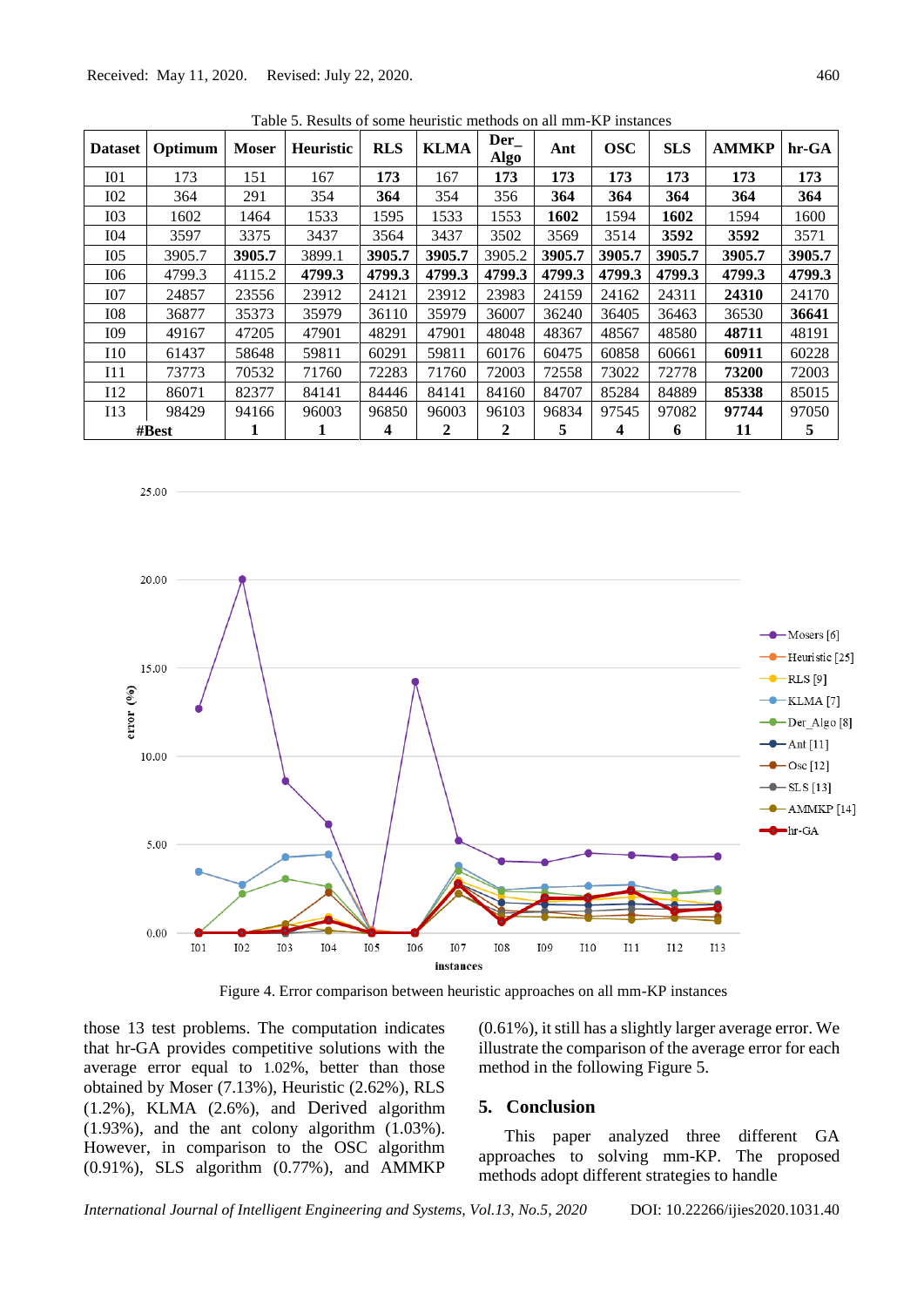

<span id="page-6-0"></span>Figure 5. Comparison of the average errors between the heuristic methods

infeasible chromosomes, namely penalty and repairing procedure. Those are also hybridized a new simple local search technique to improve the solution quality. Several numerical experiments on a set of Benchmark instances taken from OR-Library have been conducted to evaluate the performance of the algorithms. The results show that repairing-based GA has better performance than penalty-based GA. Hybridizing GA with local search has also improved the solution quality immensely. The comparisons with other heuristic algorithms are also made based on the solution quality, the number of optimal solutions obtained, and average errors. It concludes that hr-GA is able to get competitive results with the other heuristics. These findings add to a growing body of literature on the applications of GA.

#### **Conflicts of Interest**

The authors declare no conflict of interest.

# **Author Contributions**

Mitsuo Gen gives the idea for the Algorithm; Admi Syarif and Dian Anggrainii designed the experiments; Dian Anggraini performed the experiments; Admi Syarif and Kurnia Muludi supervised the study, analyzed the results, verified the findings of the study, and wrote the paper.

# **Acknowledgments**

The authors are grateful to "Hibah Unggulan" Lampung University, Grant-in-Aid No. 1514/UN26.21/PN/2020, 2020, for assisting this research. We thank the anonymous reviewers for their constructive comments that helped us a lot in substantially improving this paper.

#### **References**

- [1] J. Gottlieb, "Permutation-based evolutionary algorithms for multi-dimensional knapsack problems", In: *Proc. of the 2000 ACM Symposium on Applied Computing - Volume 1 (SAC '00)*, New York, USA, Vol. 1, pp. 408–414, 2000.
- [2] Y. Chen and J. K. Hao, "A 'reduce and solve' approach for the multiple-choice multidimensional knapsack problem", *European Journal of Operational Research*, Vol. 239, No. 2, pp. 313–322, 2014.
- [3] H. Shojaei, A. H. Ghamarian, T. Basten, M. Geilen, S. Stuijk, and R. Hoes, "A parameterized compositional multi-dimensional multiplechoice knapsack heuristic for CMP run-time management", In: *Proc. of the 46th Annual Design Automation Conf. (DAC '09)*, New York, USA, pp. 917–922, 2009.
- [4] H. Shojaei, T. H. Wu, A. Davoodi, and T. Basten, "A Pareto-algebraic framework for signal power optimization in global routing", In: *Proc. of the International Symposium on Low Power Electronics and Design*, New York, USA, pp. 407–412, 2010.
- [5] L. Arockiam and N. Sasikaladevi, "Simulated Annealing Versus Genetic Based Service Selection Algorithms", *International Journal of u- and e- Service, Science and Technology*, Vol. 5, No. 1, pp. 35–50, 2012.
- [6] M. Moser, D. P. Jokanovic, and N. Shiratori, "An algorithm for the multi-dimensional multiple-choice knapsack problem", *IEICE Transactions on Fundamentals of Electronics, Communications and Computer Sciences*, Vol. E80-A, No. 3, pp. 582–589, 1997.
- [7] S. Khan, K. F. Li, E. G. Manning, and M. M. Akbar, "Solving the Knapsack Problem for Adaptive Multimedia Systems", *Studia Informatica Universalis*, Vol. 2, pp. 157–178, 2002.
- [8] M. Hifi, M. Michrafy, and A. Sbihi, "Heuristic algorithms for the multiple-choice multidimensional knapsack problem", *Journal of the Operational Research Society*, Vol. 55, No. 12, pp. 1323–1332, 2004.
- [9] M. Hifi, M. Michrafy, and A. Sbihi, "A reactive local search-based algorithm for the multiplechoice multi-dimensional knapsack problem", *Computational Optimization and Applications*, Vol. 33, No. 2–3, pp. 271–285, 2006.